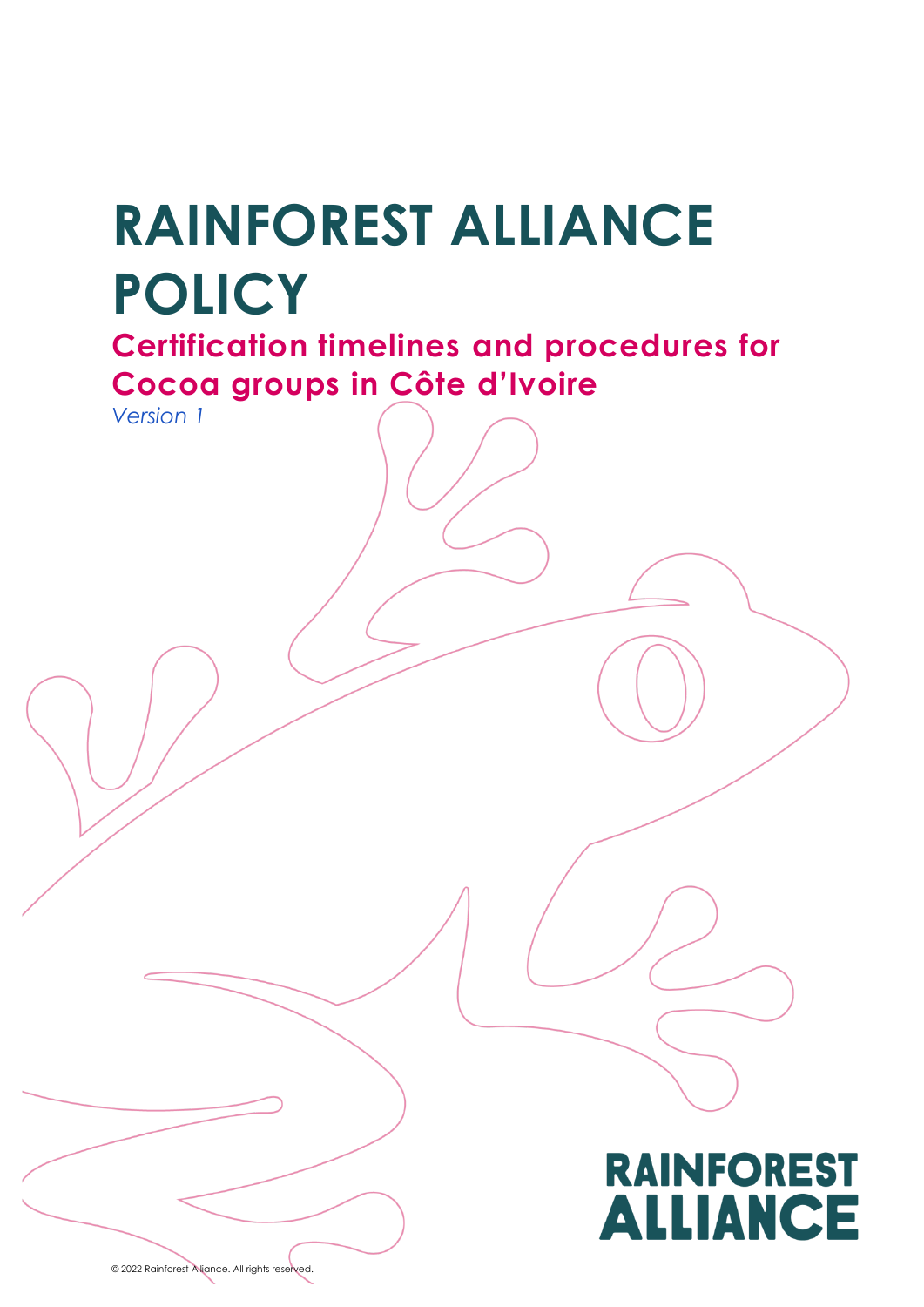

The Rainforest Alliance is creating a more sustainable world by using social and market forces to protect nature and improve the lives of farmers and forest communities.

#### More information?

For more information about the Rainforest Alliance, visit [www.rainforest-alliance.org,](http://www.rainforest-alliance.org/) contact [info@ra.org](mailto:info@ra.org) or contact the Rainforest Alliance Amsterdam Office, De Ruijterkade 6, 1013AA Amsterdam, The Netherlands.

| <b>Document Name:</b>                                                                                                  |                   | Document Code:                    | Version:           |  |
|------------------------------------------------------------------------------------------------------------------------|-------------------|-----------------------------------|--------------------|--|
| Certification timelines and procedures for SA-P-AF-19V1<br>Cocoa groups in Côte d'Ivoire                               |                   |                                   | V١                 |  |
| Date of first<br>publication:                                                                                          | Date of revision: | Valid From:                       | <b>Expires by:</b> |  |
| 15 April 2022                                                                                                          |                   | 1 May 2022                        | 1 May 2023         |  |
| Developed by:                                                                                                          |                   | <b>Approved by:</b>               |                    |  |
| Standards & Assurance                                                                                                  |                   | Director, Standards and Assurance |                    |  |
| Linked to:                                                                                                             |                   |                                   |                    |  |
| \$A-P-AF-6 Policy for Farm and Chain of Custody Certification in Cocoa                                                 |                   |                                   |                    |  |
| <b>Replaces:</b>                                                                                                       |                   |                                   |                    |  |
|                                                                                                                        |                   |                                   |                    |  |
| Applicable to:                                                                                                         |                   |                                   |                    |  |
| Cocoa groups applying for certification against the RA 2020 Standard and<br>Certification Bodies auditing these groups |                   |                                   |                    |  |
| Country/Region:                                                                                                        |                   |                                   |                    |  |
| Côte d'Ivoire                                                                                                          |                   |                                   |                    |  |
| Crop:                                                                                                                  |                   | Type of Certification:            |                    |  |
| Cocoa                                                                                                                  |                   | Group certification               |                    |  |

Policies are binding. Policies complement and/or supersede related rules or requirements for the parties they are applicable to.

*Any use of this content including reproduction, modification, distribution or republication, without the prior written consent of Rainforest Alliance is strictly prohibited.*

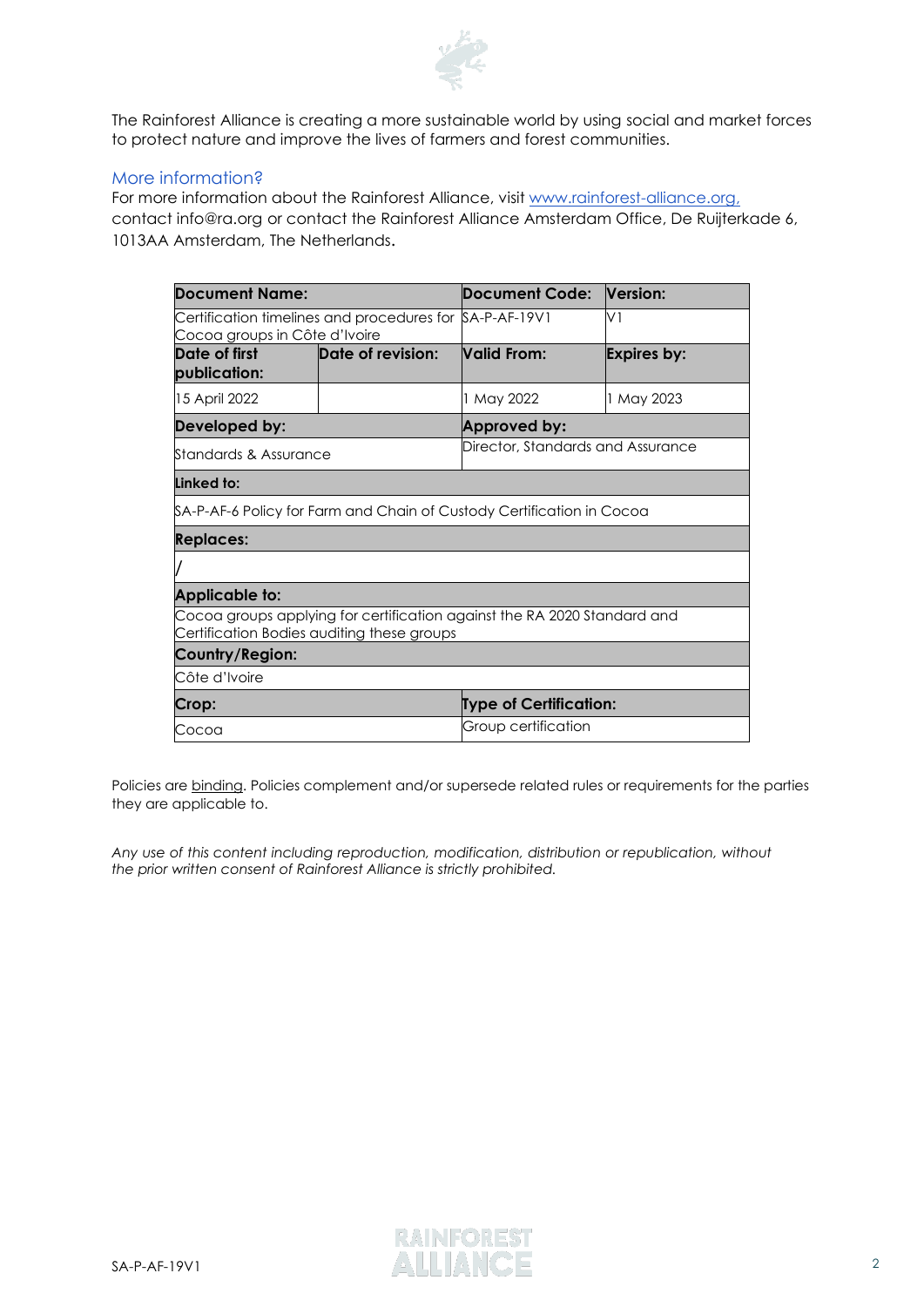

# **TABLE OF CONTENTS**

| 2.                                                                                      |
|-----------------------------------------------------------------------------------------|
| 2.1 audit procedure for very low, low and medium risk groups in Cote d'Ivoire 8         |
|                                                                                         |
|                                                                                         |
|                                                                                         |
|                                                                                         |
|                                                                                         |
|                                                                                         |
|                                                                                         |
|                                                                                         |
|                                                                                         |
| ANNEX 2: visual of certification procedure for very low, low and medium risk groups  14 |
| ANNEX 3: visual of certification procedure for high and very high risk groups 15        |

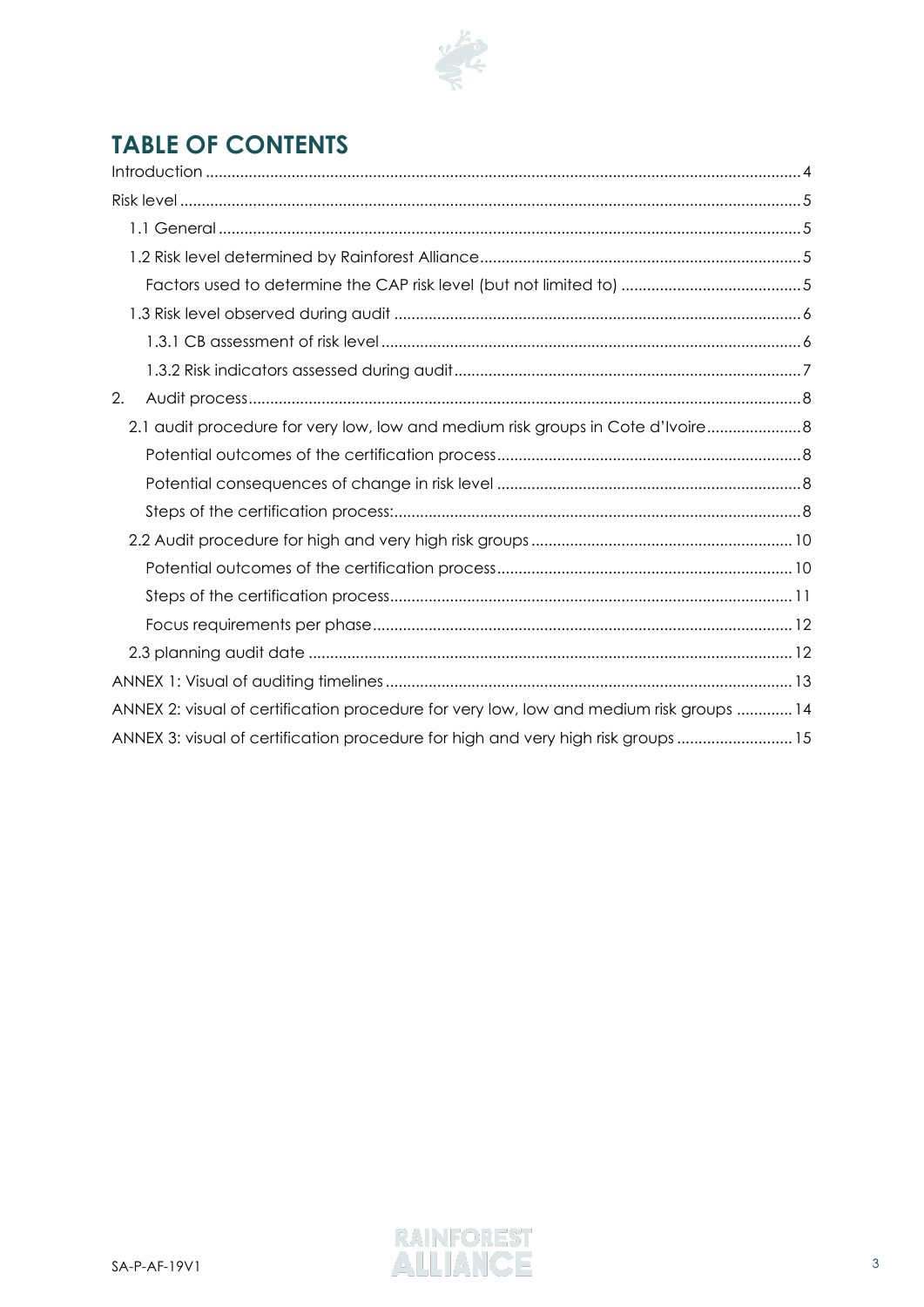

# <span id="page-3-0"></span>**INTRODUCTION**

This policy sets out the certification timelines for cocoa groups in Côte d'Ivoire for the Rainforest Alliance 2020 Certification Program. From May 1st, 2022 onwards all groups must comply with the audit procedures and timelines as described in this policy.

Groups will be assigned one of two audit cycles based on their risk level. Rainforest Alliance will calculate the risk level for each group prior to allocation for the coming certification year. The group must hold their audit during the audit window they are assigned and follow the required procedures. All RA 2020 certificates issued after the first transition year will be valid from 1 October to 1 October of the next year, regardless of which audit cycle was applied.

High and very high risk groups must go through the certification process during the October harvest window between May and November. They must have a two phase audit. Very low, low and medium risk groups must go through the certification process during the April harvest window (between January and June). They must have a single on-site audit.

This document consists of two sections. The first section explains the process used to determine the risk level of groups. The second section contains a detailed overview of the certification procedures for each risk category.

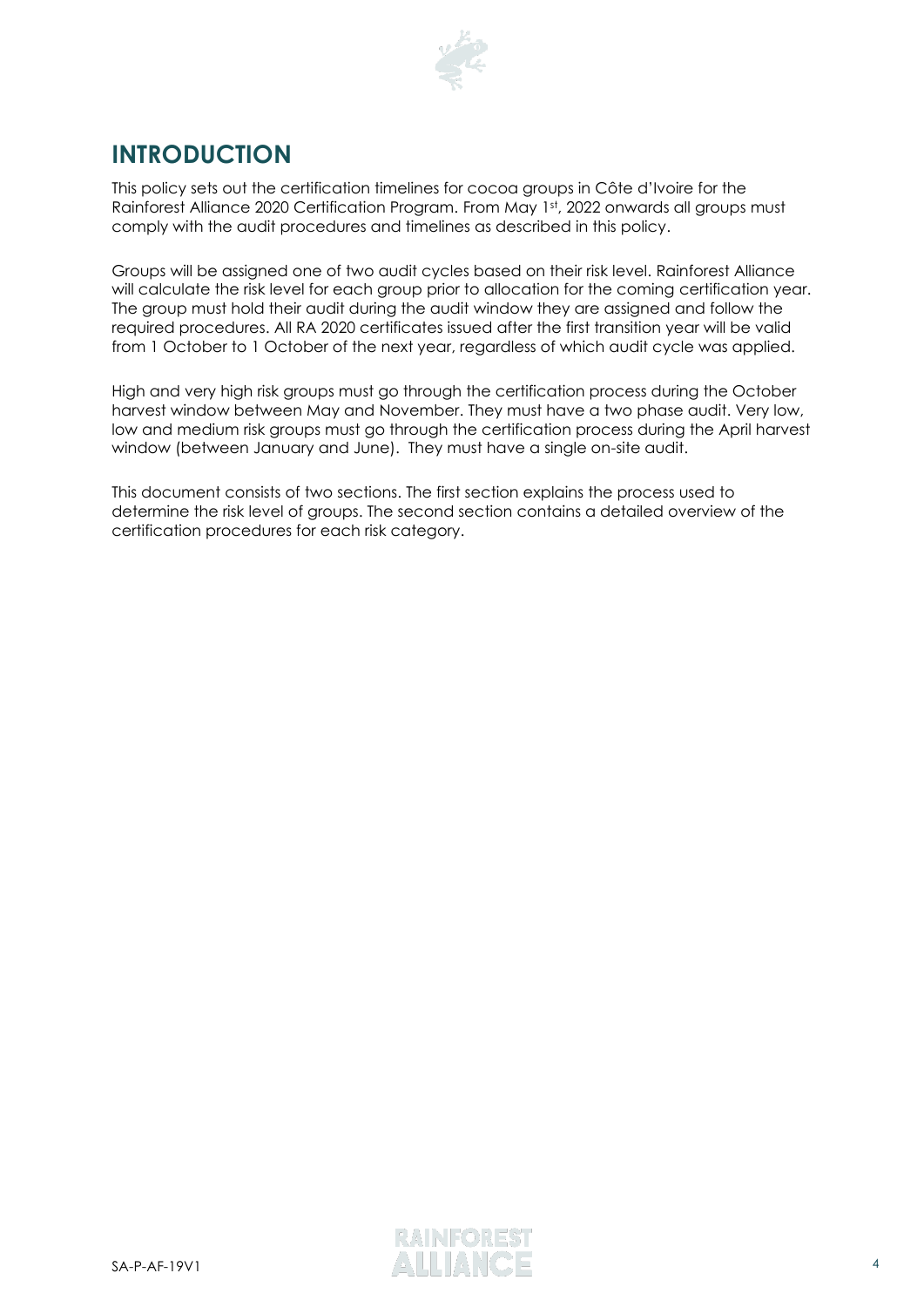

# <span id="page-4-0"></span>**RISK LEVEL**

## <span id="page-4-1"></span>**1.1 GENERAL**

The process to determine the risk level of groups will consist of two steps:

- 1) calculation of risk level by Rainforest Alliance prior to allocation, and
- 2) verification of risk level in the field by the CB during the audit.

Rainforest Alliance will determine the risk level for all registered groups every year prior to allocation. The RA risk level will determine whether the group must have their audit during the October or the April harvest cycle and which audit procedure they must follow (single audit or two phase audit).

During the audit, the CB will verify the risk level assigned to the group by RA. If the CB observes that the assigned risk level is too high or too low they must inform Rainforest Alliance of the need to change the risk level. If a CH's risk level changes they may also need to change their audit cycle and procedure for the following year.

## <span id="page-4-2"></span>**1.2 RISK LEVEL DETERMINED BY RAINFOREST ALLIANCE**

Rainforest Alliance will determine the risk level for existing and new Certificate Holders in Côte d'Ivoire based on available data prior to allocation. Risk level is classified on a scale from 1 (very low risk) to 5 (very high risk). The risk level determined by Rainforest Alliance will define the audit period and procedure the group must follow (see table below). CHs will be notified of their audit period and procedure prior to allocation. Rainforest Alliance will also notify the allocated CB once the group has been allocated (after uploading the GMR).

| <b>Risk level</b> | Interpretation | Audit procedure                      |
|-------------------|----------------|--------------------------------------|
|                   | Very low risk  | Single on-site audit: January - July |
|                   | Low risk       |                                      |
|                   | Medium risk    |                                      |
|                   | High risk      | Phase 1 audit: May - August          |
|                   | Very high risk | Phase 2 audit: September - November  |

All groups that are new to the Rainforest Alliance 2020 program will automatically be assigned very high risk. This also applies to groups who come back to the program after a non-certification decision. Risk level may be increased or decreased the following year based on the assessment of RA and the CB.

## <span id="page-4-3"></span>**Factors used to determine the group risk level**

Rainforest Alliance uses a range of factors to calculate the risk level of a certificate holder. These include (but are not limited to):

- Non-conformities raised on key credibility topics during the last two audits (see full list of requirements under section 1.3.2).
- Previous non-certification decision in the last two years
- New groups (new groups will automatically be considered as high risk groups)
- Size and average yield of group
- Results of deforestation risk maps
- Other relevant factors based on data or observations

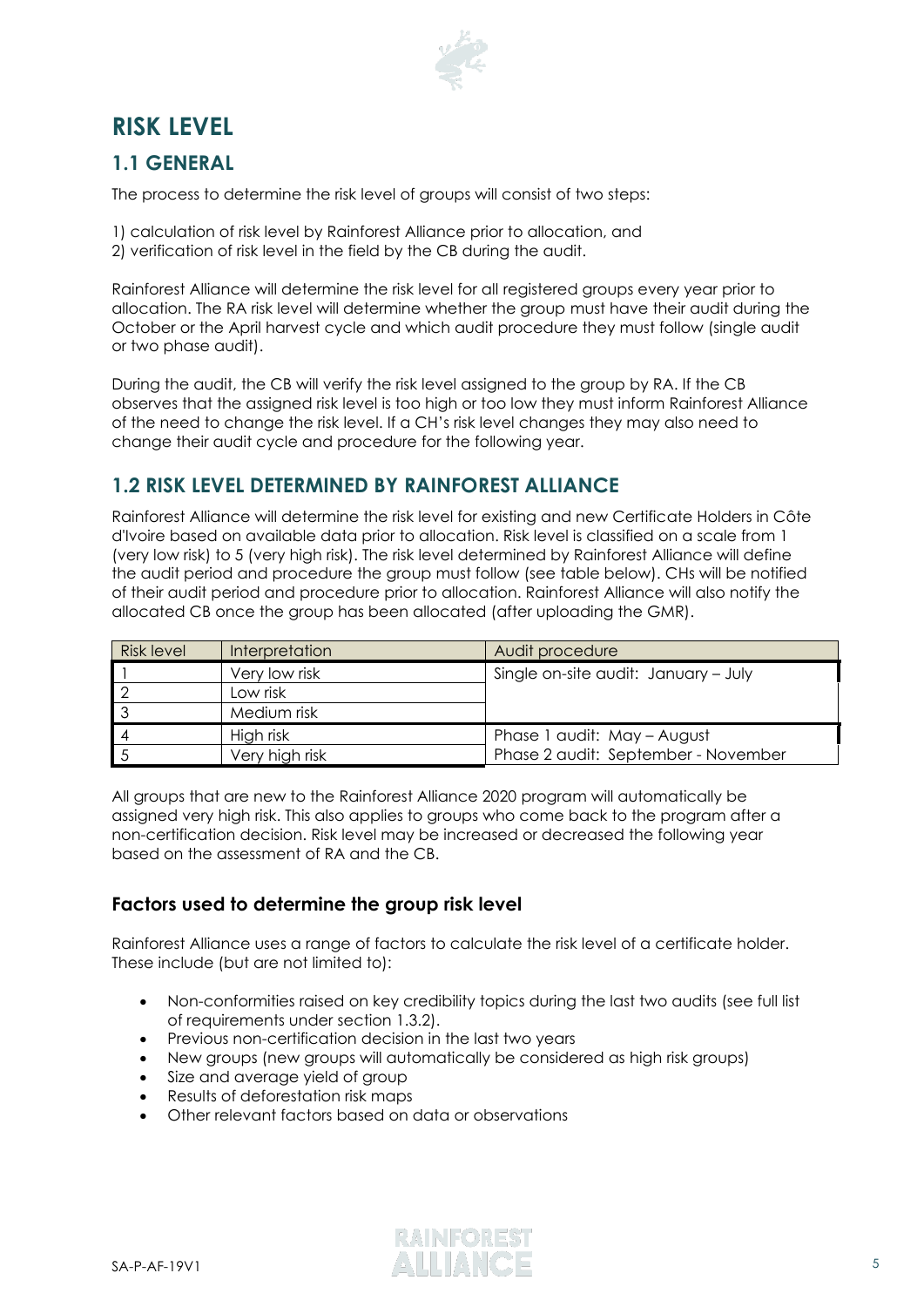

## <span id="page-5-0"></span>**1.3 RISK LEVEL OBSERVED DURING AUDIT**

## <span id="page-5-1"></span>**1.3.1 CB assessment of risk level**

CBs will need to assess the actual risk level of the Certificate Holder in the field during the audit. This includes reporting on the number of Non-conformities in key credibility risk areas resulting from the audit (see list under 1.3.2). If the CB has reason to believe that the risk level assigned by Rainforest Alliance is too low – based on Non-conformities on key credibility topics, or any other justifiable findings - the CB must inform Rainforest Alliance of the need to raise the risk level when submitting the license request. In the same way, if the CB finds during the field assessment that the risk level assigned by Rainforest Alliance is too high, the CB must inform Rainforest Allliance of the need to lower the risk level. Demonstrable justification and evidence must always be provided. The feedback from the CB will then be taken into account during the risk assessment for the following year.

Changes in the risk level are always subject to approval from Rainforest Alliance. Rainforest Alliance reserves the right to change or maintain the risk level depending on evidence provided by the CB and other information collected by Rainforest Alliance. Rainforest Alliance can also change the risk level at any point if information about the CH warrants it (ex: observation in surprise audit, whistleblower report, etc.).

#### *Potential consequences of change of risk level*

If a CH's risk level changes they may also need to change their audit cycle and procedure for the following year.

Example 1: *a medium (3) risk group conducts their audit in March 2023. The CB observes a*  higher real risk and requests an increase to high risk (4) which is accepted by Rainforest Alliance*. The following year, the group must have a two phase audit between May and November 2024.*

Example 2 : *a high (4) risk group finishes their two phase audit in November 2022. The CB observes a lower real risk and requests a decrease to medium (3) risk. The following year, the group must have a one – phase audit between January and June 2023.* 

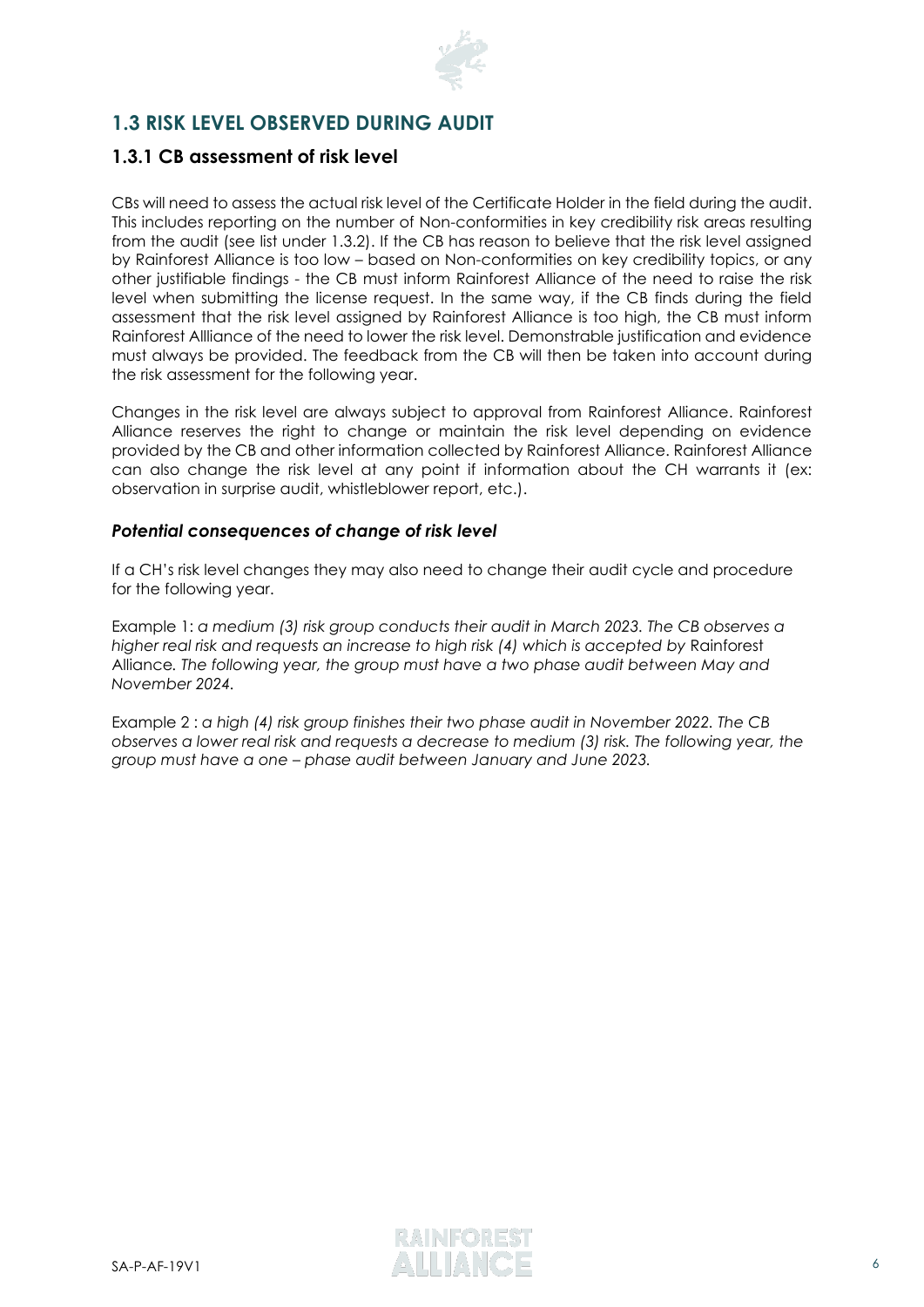

## <span id="page-6-0"></span>**1.3.2 Risk indicators assessed during audit**

#### *Non-Conformities in Key Credibility Areas*

Hereunder is a list of the 2020 Standard requirements that indicate a risk for key credibility topics. The CB must consider Non-conformities against these requirements when assessing the risk level of the CH during the on-site audit. Non-conformities on these requirements should be shown as evidence of the need to increase the risk level of the CH. Similarly, the complete absence of Non-conformities on those requirements may be given as evidence of the need to decrease the risk level of the CH. Please note that factors for changes of risk level are not limited to this list.

Chapter 1: Management

• 1.5.1 Grievance Mechanism

Chapter 2: Traceability

- 2.1.5 Products sold can be matched to certified farms where they were produced
- 2.1.6 Total sales do not exceed production
- 2.1.7 Double-selling of volumes
- 2.1.8 Group members keep sales receipts

Chapter 3: Income and Shared Responsibility

• 3.2.1 Payment of SD

Chapter 4: Farming

- 4.6.1 Use of Prohibited Pesticides
- 4.6.2 Pesticide Risk Mitigation
- 4.6.3 PPE for handling of pesticides
- 4.6.6 Protection of natural ecosystems from pesticides

#### Chapter 5: Social Topics

- 5.1.3 Monitoring system for child labor, forced labor, discrimination, and workplace violence and harassment.
- 5.1.4 Remediation plan for child labor, forced labor, discrimination, workplace violence and harassment.
- 5.2.1 Freedom of Association
- 5.2.2 Right to Collective bargaining
- 5.3.3 & 5.3.4 Minimum wage
- 5.3.8 Equal pay
- 5.3.9 & 5.3.10 Third-party labor providers
- 5.5.4 Children of workers
- 5.6.9 Personal Protective Equipment (PPE)
- 5.6.11 Pregnant workers
- 5.6.12 Dangerous situations
- 5.8.2 FPIC for Indigenous groups

#### Chapter 6: Environment

- 6.1.1 No conversion of natural ecosystems
- 6.1.2 Protected Areas
- 6.3.1 Protection of drinking water
- 6.4.1 Protection of threatened animals
- 6.4.2 Invasive species
- 6.6.3 & 6.7.1 Disposal of wastewater & waste

#### *Additional requirements to be verified by the CB*

• Group members show commitment to the cooperative by paying their membership fee (*part sociale*)

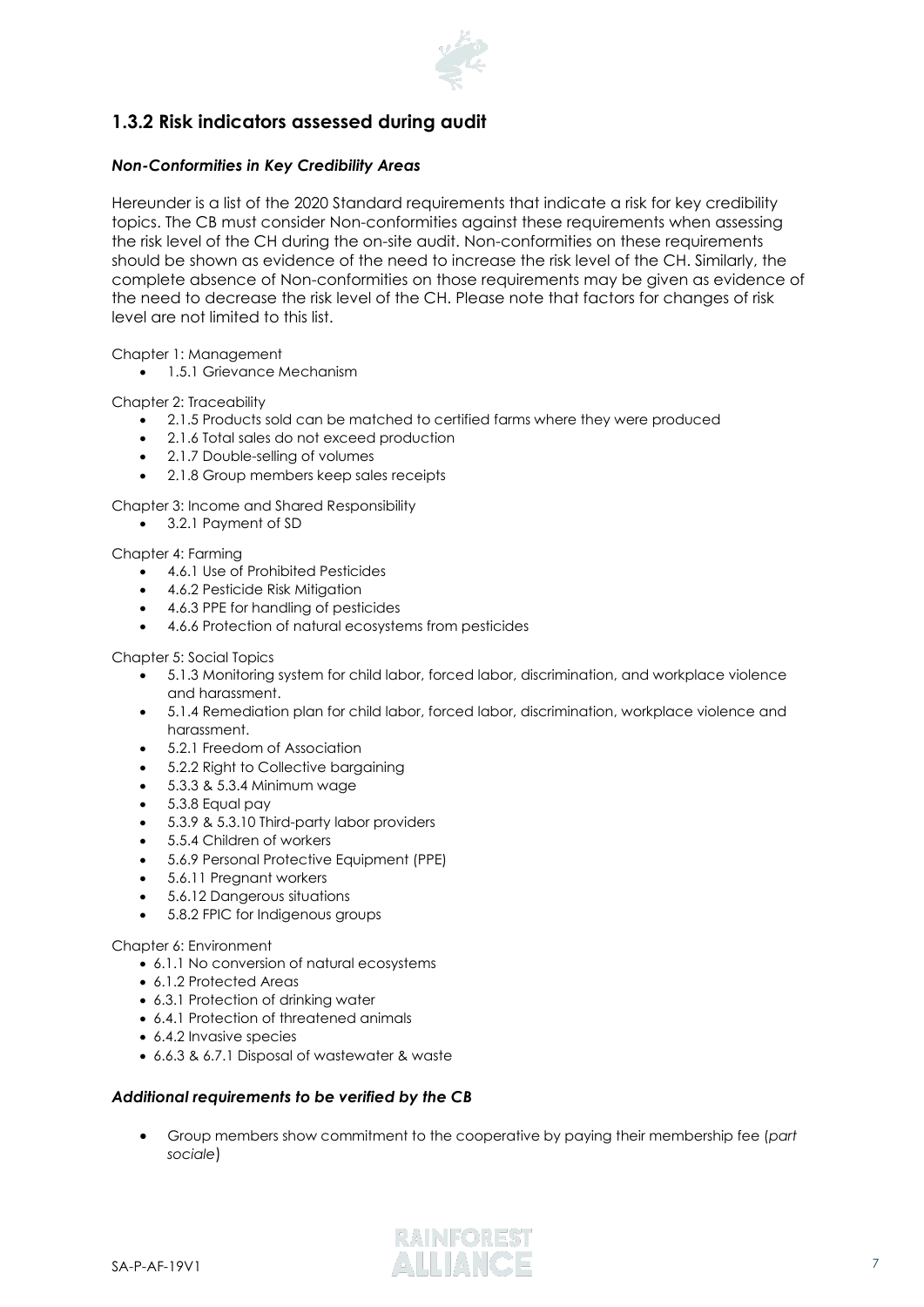

# <span id="page-7-0"></span>**2. AUDIT PROCESS**

## <span id="page-7-1"></span>**2.1 AUDIT PROCEDURE FOR VERY LOW, LOW AND MEDIUM RISK GROUPS IN COTE D'IVOIRE**

Groups that are assigned very low, low or medium risk level by Rainforest Alliance must carry out their audit during the April harvest cycle, between 1 January and 30 June.

All audits carried out during this cycle must follow the steps of a normal full on-site audit as described in the Certification & Auditing Rules. Once the group closes their Non-conformities in the 10-week timeframe, they will receive a 1 year certificate with a start date of 1 October 2023. Please note that these groups will therefore be audited several months ahead of the start of their new certificate.

#### <span id="page-7-2"></span>**Potential outcomes of the certification process**

- *Certification*: the group receives a 1 year certificate with validity from 1 October of the same year to 1 October of the next year, as well as a license with 100% of their annual volume.
- *Non-certification:* the group does not receive a certificate and will not be able to certify its harvest of October of that year and April of the following year. Upon reapplying to the program, the group will be considered very high risk (5) and will need to go through a two phase audit during the October cycle.

#### <span id="page-7-3"></span>**Potential consequences of change in risk level**

- If the CH is confirmed to be in the very low, low or medium risk category as determined by Rainforest Alliance, they will remain in the same (April) cycle for the next year with the same audit procedure (one on-site audit)
- If the CH is considered to be higher risk by the CB, the CB must inform Rainforest Alliance of the need to adjust the risk level.
	- o If after the adjustment in risk level, the CH remains in the low medium risk category (for example from very low risk (1) to low risk (2)), they will remain in the same (April) cycle for the next year with the same audit procedure (one on-site audit).
	- o If after after the adjustment in risk level, the CH passes to the high and very high risk category, they must change their audit cycle in the following year and conduct a two-phase audit during the October season of the following year.

#### <span id="page-7-4"></span>**Steps of the certification process:**

- 1. By 30 April, Rainforest Alliance determines the risk factor of the CH and notifies the CH of their audit cycle. Groups that register in the RACP after this date will be notified on a rolling basis.
- 2. When the group receives notification of their audit cycle the CH uploads its GMR to the RACP.
- 3. Once the GMR is uploaded, the CH is allocated to a CB. Rainforest Alliance notifies the CH and the CB of the allocation.
- 4. The CH shares the Certification Application Form (CAF) with the CB.
- 5. The CH and the CB sign an agreement for an audit (virtual handshake on the RACP)
- 6. The CH and the CB agree on an audit date between 1 January and 30 June. This date is indicated by the CB in the audit planning file on SharePoint.
- 7. The CH shares all the mandatory audit preparation documents with the CB at least 4 weeks before the first audit day.

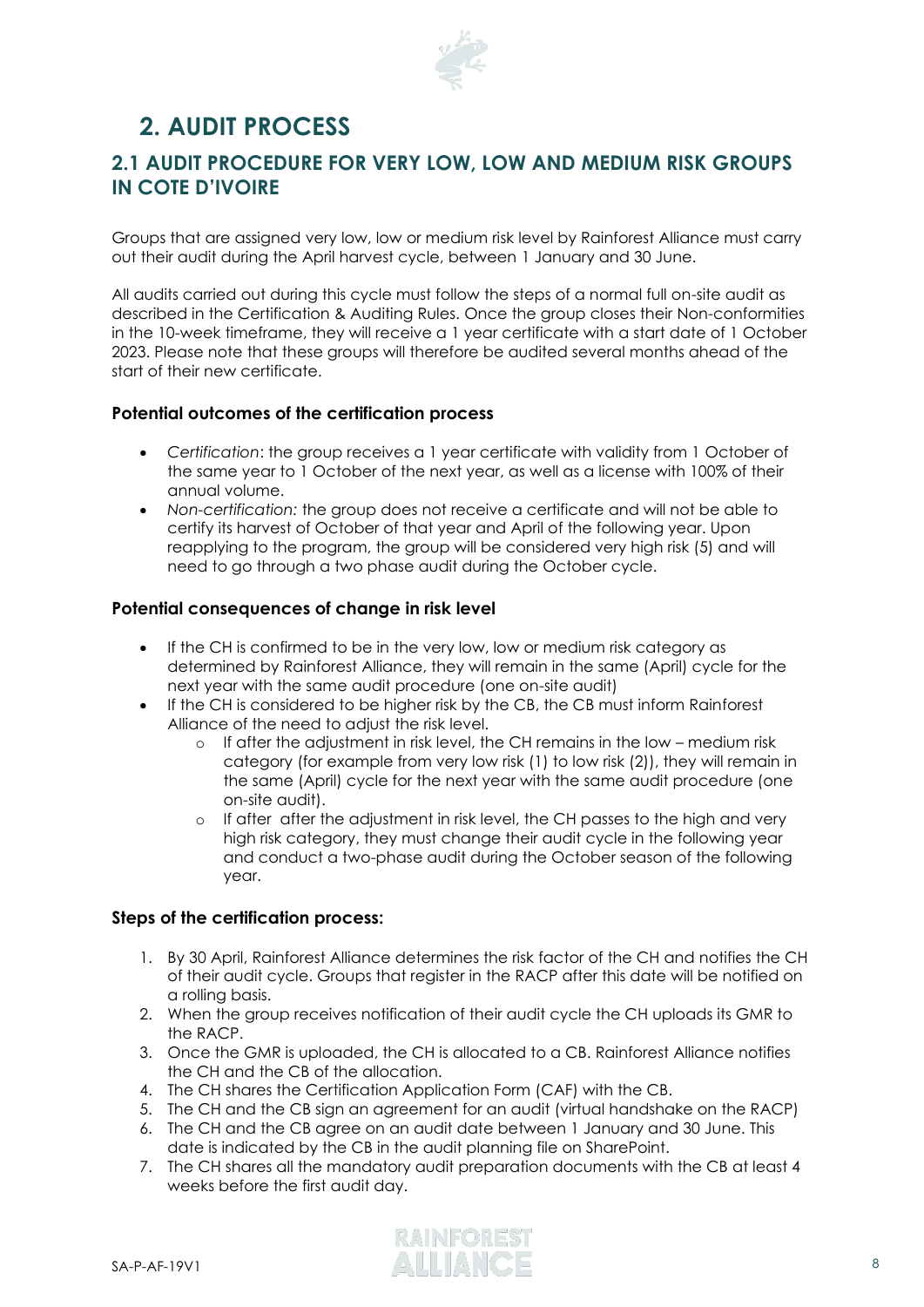

- 8. The CB conducts the on-site audit and assesses the risk level in the field
- 9. If any non-conformities were identified during the audit, the CH has 10 weeks to close them (as per Certification & Auditing Rules). The CB determines if the Nonconformities may be closed remotely or if a follow-up audit is needed.
- 10. Certification decision :
	- $\rightarrow$  If the certification decision is positive, the group is granted:
		- i. A certificate starting 1 October of the same year, which is valid for 1 year
		- ii. A license with 100% of the annual volume.
	- $\rightarrow$  If the certification decision is negative, the group is not granted a certificate. They automatically become very high risk and can only re-apply for an audit in during the October cycle of the following year (during the audit cycle for high and very high risk groups)

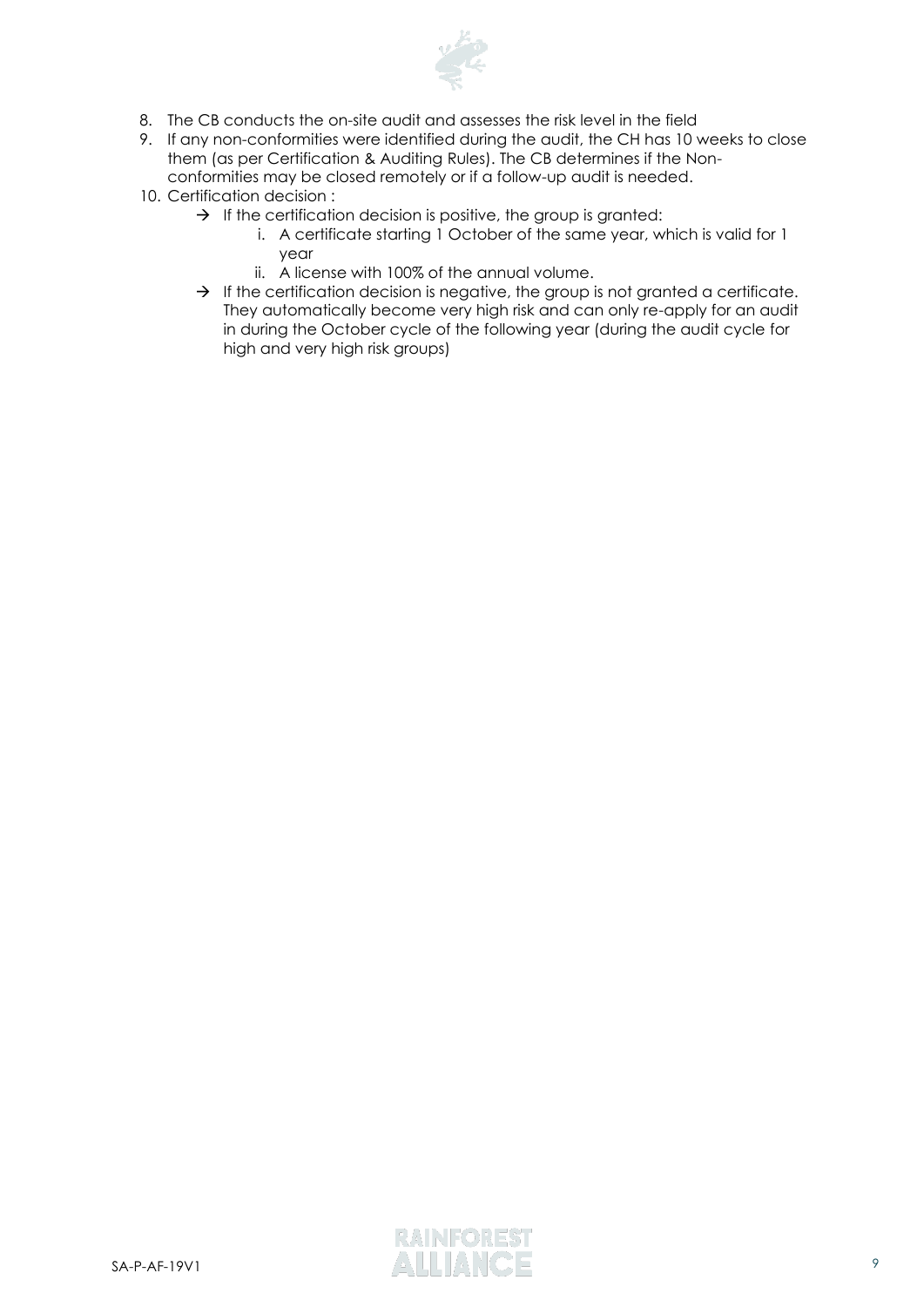

## <span id="page-9-0"></span>**2.2 AUDIT PROCEDURE FOR HIGH AND VERY HIGH RISK GROUPS**

Groups that are assigned a high or very high risk level by Rainforest Alliance must carry out a two-phase audit during the October harvest cycle. The audit must take place between May and November.

#### **Phase 1** *May – August*

The first phase of the procedure for high and very high risk groups consists of a full on-site audit which takes place between May and August. The first phase includes verification of the IMS and visits to sampled producers. The CB must take the certification decision immediately after the audit based on whether or not Non-conformities are present on the requirements listed in section 1.3.2.

#### **Phase 2** *September – November*

The second phase is an additional check which allows for CBs to verify any requirements which can only be audited during the harvest. The second phase must therefore take place between September and November. It is based on a checklist of the requirements that are essential to be checked during the harvest. Rainforest Alliance will publish this list separately. Any non-conformities identified in Phase 1 must be closed before the phase 2 audit and closure will be verified during the Phase 2 audit. Phase 2 should be considered as an extended on-site follow-up audit. After that, the group has an additional 4 weeks to close any Non-conformities that were identified by the CB in phase 2.

#### <span id="page-9-1"></span>**Potential outcomes of the certification process**

- Phase 1
	- o All groups that have concluded phase 1 will receive a certificate starting 1 **October** 
		- If no non-conformities on key credibility risk areas were identified, the group will receive a license with 20% of their annual volume
		- If non-conformities on any key credibility risk areas were identified, the group will not receive any volumes at this stage
	- o Groups are required to close their non-conformities (both on key risk and non key risk areas)before the phase 2 audit and to provide evidence of closure to the CB at the latest two weeks before their phase 2 audit begins.
- Phase 2
	- o Groups that have closed their non-conformities from phase 1 and the closure has been verified during the Phase 2 audit can be certified once they have closed any non-conformities found during the phase 2 within four weeks:
		- For groups who already have an active license with 20% of their annual volume after phase 1, the remaining 80% will be added
		- For groups who received a certificate with no volume in phase 1, the license will be activated with 100% of their annual volume
	- o If the group has not closed its non-conformities from phase 1 by the second phase, or was not able to close their non-conformities from phase 2 within the four weeks allowed for closure of non-conformties, the group will not be certified. Rainforest Alliance will cancel the certificate and any remaining volumes on the license of the group.

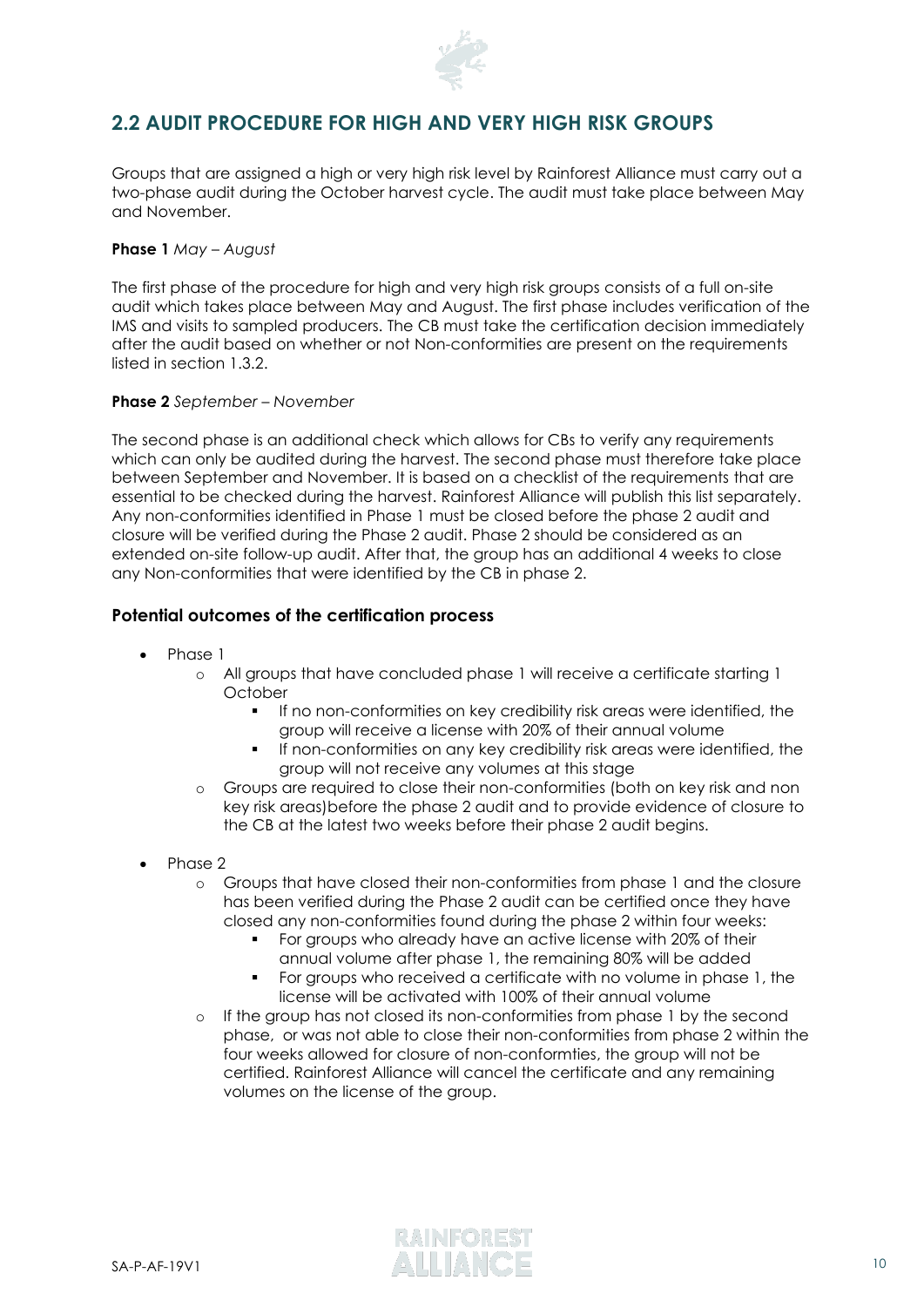

## <span id="page-10-0"></span>**Steps of the certification process**

#### *Audit application*

- 1. Ahead of the certification year, Rainforest Alliance determines the risk factor of the CH and notifies the CH of the corresponding audit cycle.
- 2. The CH receives a notification from Rainforest Alliance when its applicable audit cycle is approaching. The CH must then upload its GMR to the RACP. Once the GMR is uploaded, the CH is allocated to a CB.
- 3. The CH shares the CAF with the CB. Once the quotation process is concluded, CH and CB sign an agreement (virtual handshake on the RACP). The quotation must include the price for both phases of the audit.
- 4. CH and CB agree on audit dates for both phases of the audit. Both dates are indicated by the CB in the audit planning file on SharePoint.

#### *Phase 1*

- 5. The CH shares all the mandatory audit preparation documents with the CB at least 4 weeks before the first audit day of the first phase audit.
- 6. The CB conducts the first phase on-site audit between May and August using the Phase 1 audit checklist.
- 7. Immediately after concluding the audit, the CB makes the certification decision:
	- If the audit team has identified any non-conformities on key credibility topics, the group will be certified but will not be granted any volumes.
	- If the audit has not identified any non-conformities on key credibility topics, the group will be certified and will receive a license with 20% of their annual volume.
- 8. The CB submits the certificate request within two weeks after the last day of the phase 1 audit.
- 9. Groups must close the non-conformities from phase 1 before conducting their phase 2 audit.

#### *Phase 2*

- 10. The group must submit evidence for closure of their non-conformities from phase 1 at the latest 2 weeks before the start of the phase 2 audit.
- 11. If any of the information in the audit preparation documents has changed (e.g. GMR), the group must share the updated documents with the CB 2 weeks prior to the audit.
	- In the event that there has been an increase of more than 10% in group members, the CH must undergo a complete certification audit.
- 12. The CB conducts the second phase (extended on-site follow up audit), which must focus on:
	- The requirements related to harvest activities based on the reduced checklist for phase 2
	- Verification of closure of the non-conformities from phase 1
- 13. In case any additional non-conformities were identified during the audit, the CH has 4 weeks to close them.
- 14. The CB takes the final certification decision 5 weeks after the last day of the second phase audit and submits the final certification decision within one week to the Rainforest Alliance .
	- a. If a positive certification decision is taken:
		- i. For groups that received a certificate with 20% volume in Phase 1 the remaining 80% of annual volume is added to the license and the audit process is closed
		- ii. For groups that received a certificate with no volume in phase 1 a licence with 100% annual volume is granted and the audit process is closed

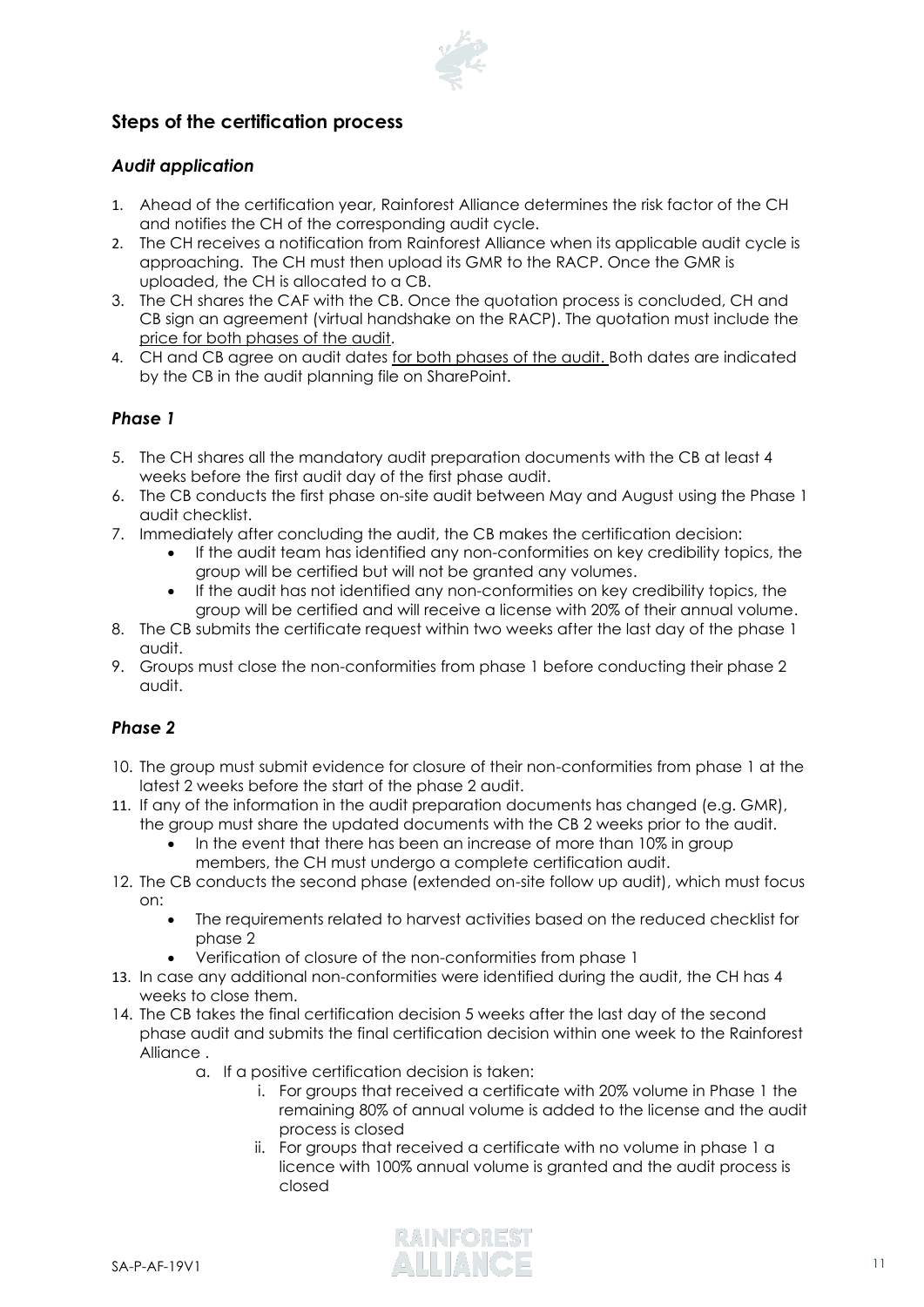

- iii. In case the on-site risk assessment shows very low risk (0 Nonconformities on key areas): the group may be eligible to change risk level to a lower risk and change cycle (final decision remains responsibility of RA). If any Non-conformities on key areas, the group remains in its high or very high risk level.
- b. If a negative certification decision is taken: the certificate and license are cancelled and the group can re-apply for certification in the next October harvest.

#### <span id="page-11-0"></span>**Focus requirements per phase**

Both phase 1 and phase 2 are on-site audits. However, due to the harvest cycle, some requirements may be difficult or impossible to reliably assess in phase 1 (outside the main harvest season). Rainforest Alliance will provide checklists adapted to the specific context of each phase. These will be published separately.

## <span id="page-11-1"></span>**2.3 PLANNING AUDIT DATE**

After the end of the first transition year, audit allocation will be done on a rolling basis, provided the audit takes place in the required time frame. Allocation is based on CB capacity to audit in each month. (This is not applicable to low and medium risk groups who already have an allocated CB for their transition audit due to take place between January and June 2022).

The CH must agree with their CB on the specific dates for all audit phases in their initial contract. CHs can reschedule their audit only one time (as per requirement 3.2.g. of the 2.2 Cocoa Policy), subject to the capacity of their allocated CB to audit at a later date. The new audit date proposed should not exceed the audit period allocated by RA based on the CH's risk level.

If the CH is not ready for the new audit date, the CH will not being able to undergo an audit in this year and will only be able to re-apply for certification the following year in the audit period defined for their risk level. If the CH has already undergone a Phase 1 audit and received 20% of their annual volume on their license, any volume previously granted will be suspended.

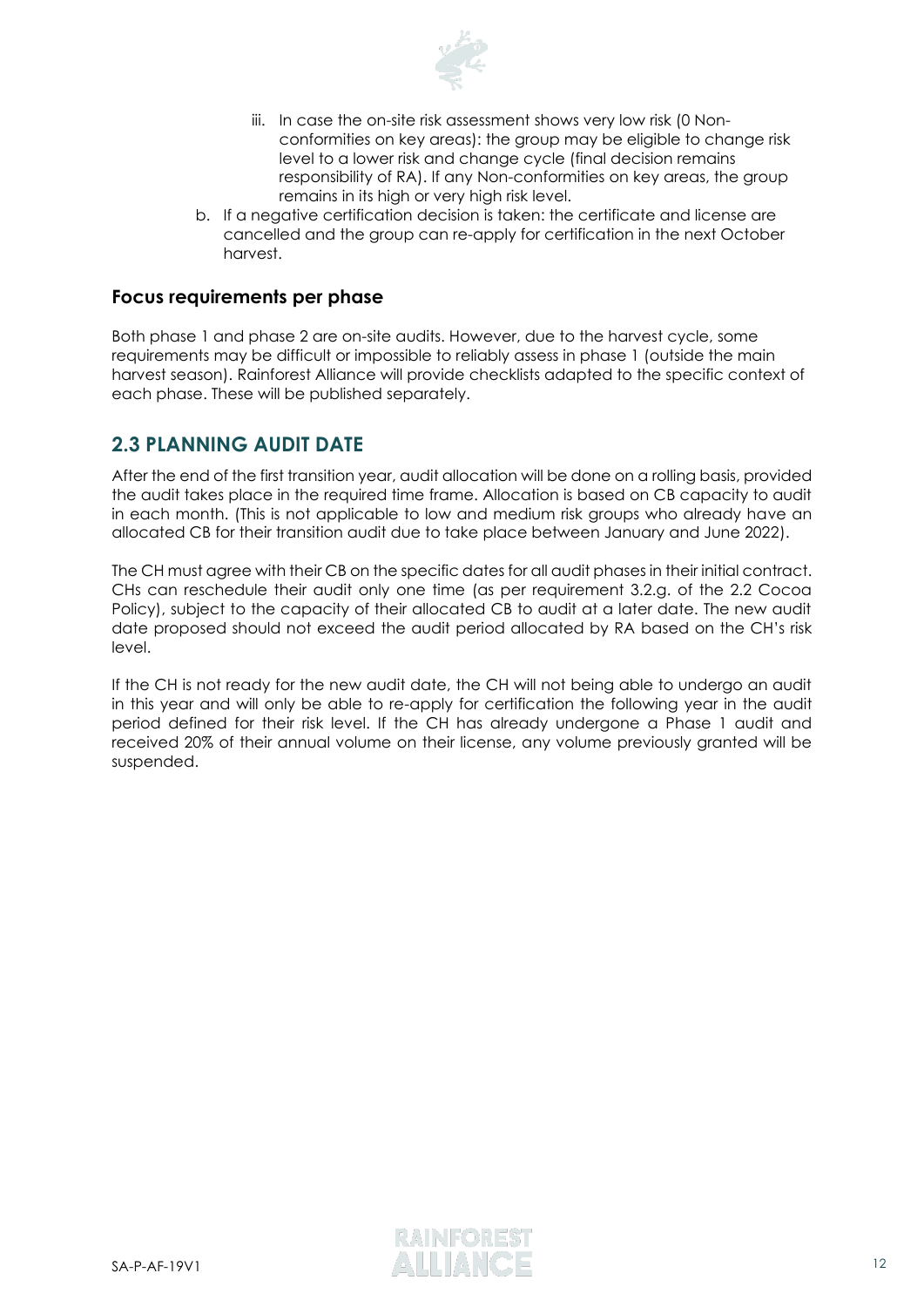

# <span id="page-12-0"></span>**ANNEX 1: VISUAL OF AUDITING TIMELINES**



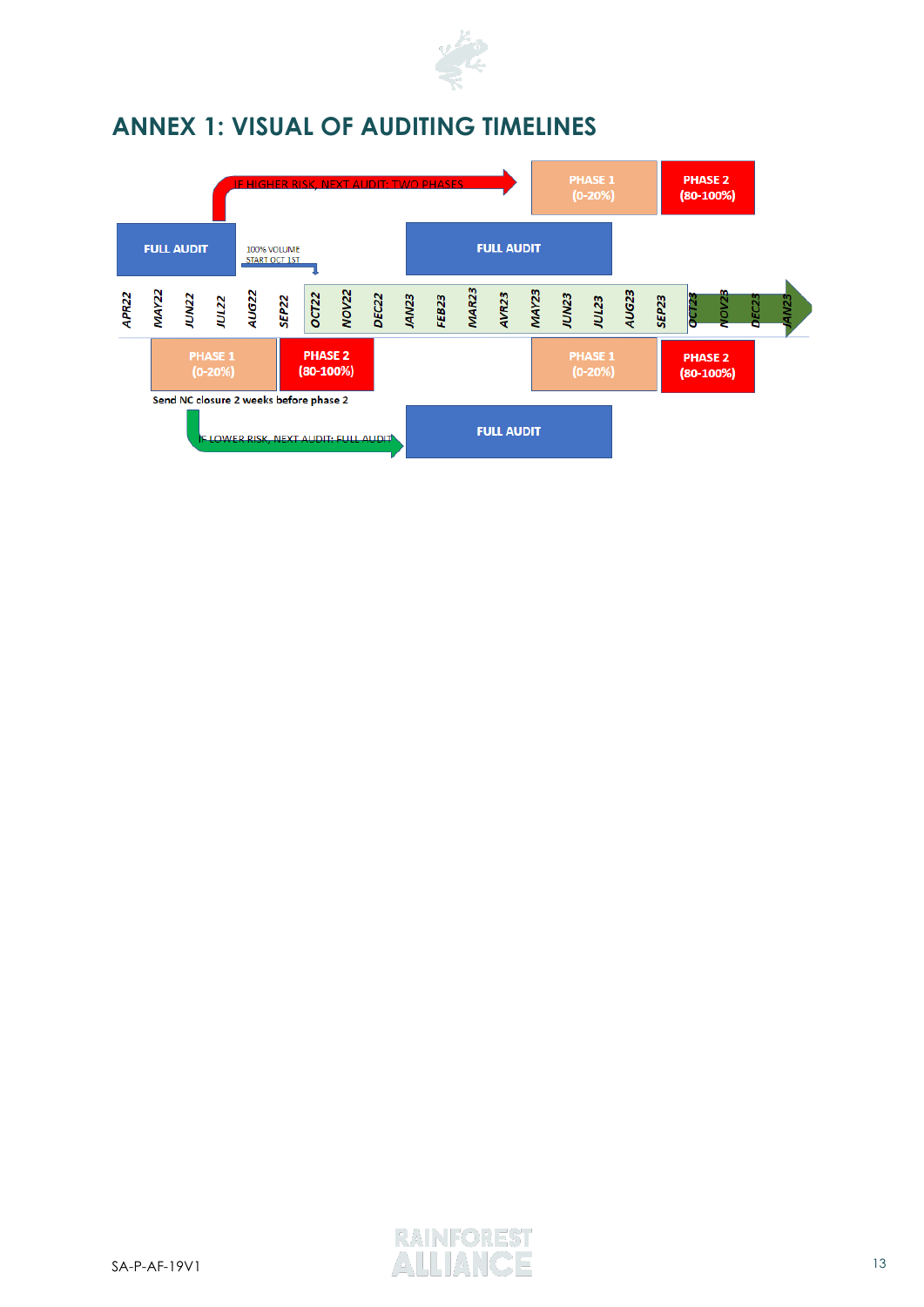

# <span id="page-13-0"></span>**ANNEX 2: VISUAL OF CERTIFICATION PROCEDURE FOR VERY LOW, LOW AND MEDIUM RISK GROUPS**